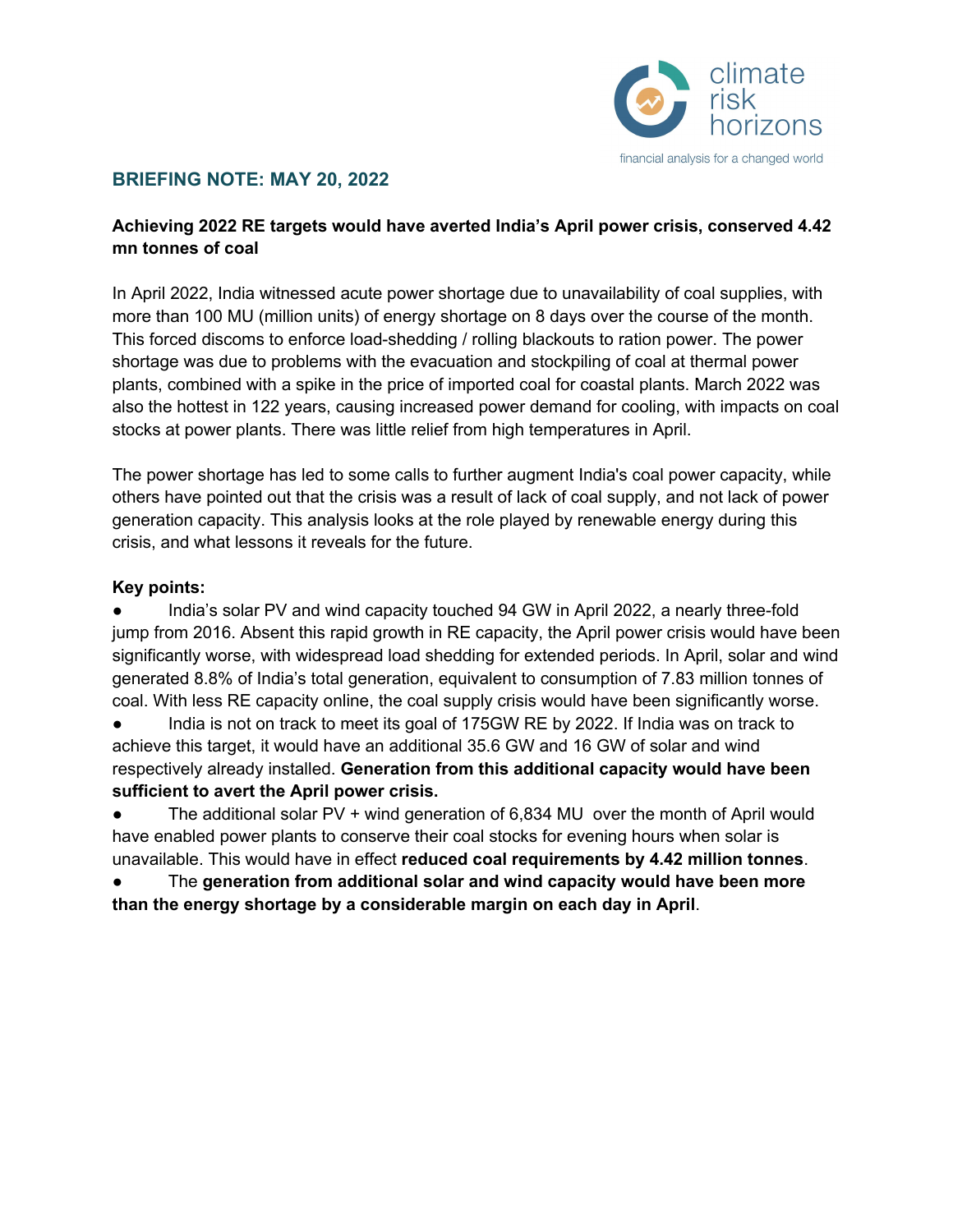# Achieving 2022 RE targets would have averted India's **April power crisis**





Additional generation if on track to meet targeted RE capacity Recorded Power Shortage

#### **Background**

In FY 2016, Government of India announced an ambitious target of installing 175 GW of renewable energy by 2022, which includes 100 GW of solar and 60 GW of wind. At the end of FY 16, installed capacity of solar and wind were 6.8 GW and 26.8 GW respectively. Achieving the 175 GW target would have required 13.8 GW and 4.9GW of annual solar and wind installation from April 2016 to December 2022, assuming a constant rate of capacity addition.

Based on this, installed capacity of solar and wind should have been close to 90 GW and 56 GW respectively by April 2022. However, actual installed capacity as of April 2022 is 54 GW of solar and 40 GW of wind, implying a deficit or shortfall of 35.6 GW and 15.95 GW of solar and wind respectively.

|              | <b>Capacity (GW)</b> |             |                                           |              |                  |  |  |
|--------------|----------------------|-------------|-------------------------------------------|--------------|------------------|--|--|
|              | <b>FY 16</b>         | 2022 Target | <b>April 22 Prorated</b><br><b>Target</b> | FY 22-Actual | <b>Shortfall</b> |  |  |
| <b>Solar</b> | 6.80                 | 100.00      | 89.64                                     | 54.00        | 35.65            |  |  |
| Wind         | 26.80                | 60.00       | 56.31                                     | 40.36        | 15.95            |  |  |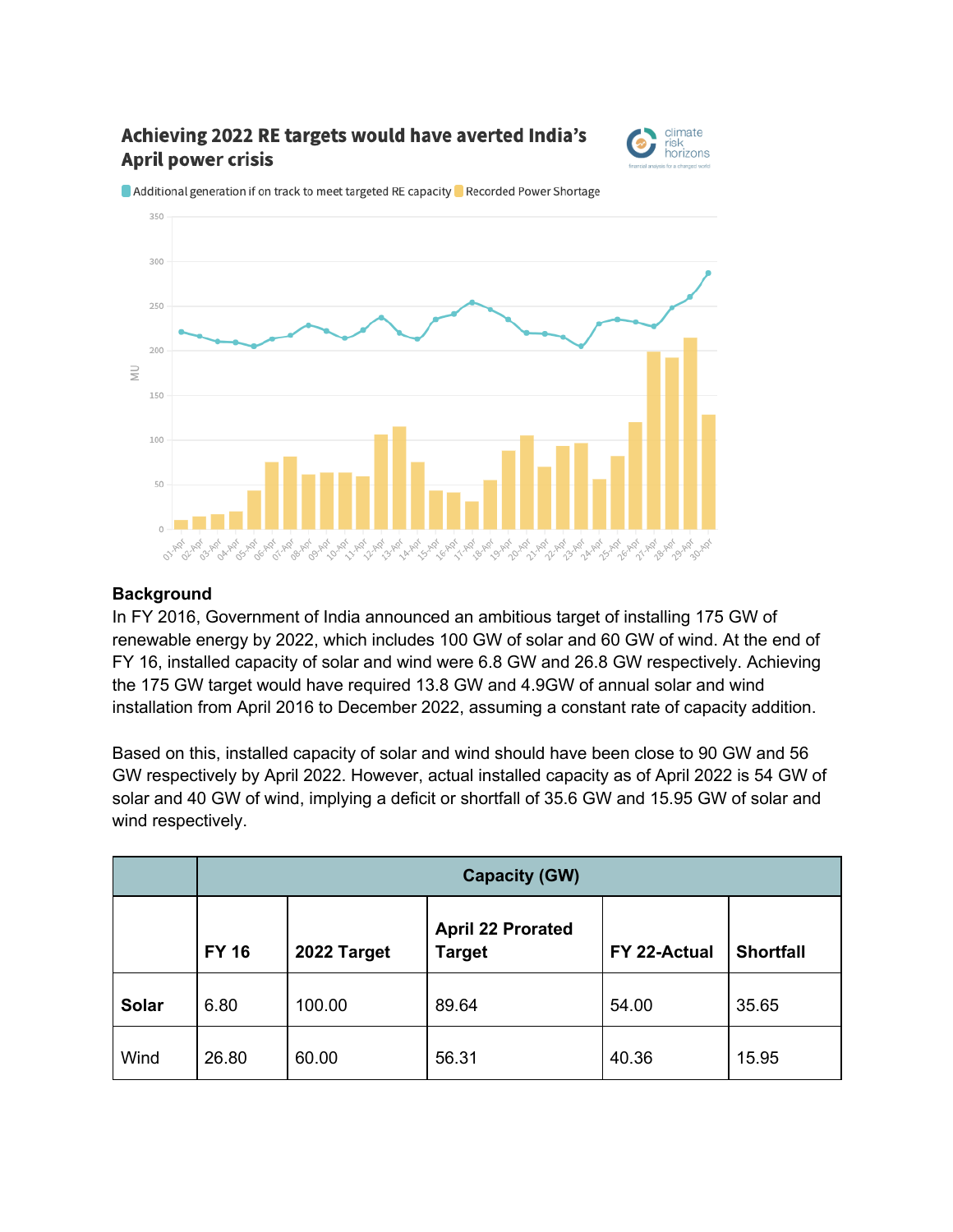### **What would have been the impact of generation on the April 2022 energy shortage if the targeted capacity had in fact been achieved and was operational?**

## **Methodology & Assumptions**

1. Based on installed capacity and actual generation data from POSOCO, we have determined the daily Capacity Utilisation Factor (CUF) of wind and solar. **(Table 1)**

2. We then assume that the additional capacity of 35.6 GW of solar and 15.95 GW of wind would have operated at the same CUF as installed capacity, on each day in April 2022. 3. We are then able to compare the hypothetical daily generation from additional RE capacity with the daily recorded energy shortage. **(Table 2)**

4. This also allows us to calculate how much coal would have been conserved if the targeted RE capacity had been operational, based on specific coal consumption of 0.65 kg/kWh.<sup>1</sup>

# **Finding:**

- Generation from additional solar and wind capacity would have been more than the energy shortage by a considerable margin on each day in April.
- If India was on track towards meeting its 2022 target, RE capacity would have greatly contributed towards overcoming the acute power shortage by substituting generation from coal, in effect saving **4.42 million tonnes** of coal that could have been used to keep power plants online.

# **Implications:**

1. Coal's logistical supply constraints are a long stand issue and are independent from coal mining and coal power capacity. Facilitating greater coal mining or additional power plant construction will do nothing to address these constraints. To the contrary, India already has surplus coal production capacity at existing mines, and also has surplus thermal generation capacity.

2. India's power system needs to pivot from the practice of power-rationing to coalrationing. Delivering on its wind+solar targets is critical to diversify its power mix, insure against the risk due to heavy reliance on coal and ensure greater stability.

3. States that are dependent on longer, more volatile supply chains for their coal supply (rail routes or imports from the international market) will benefit more from a rapid increase of renewable energy contracts.

# **Caveats:**

It is difficult to precisely quantify the energy shortage that could have been avoided by the target RE capacity as energy shortfall data does not distinguish between shortfall due to capacity constraints (Inadequate capacity, outages etc.) or fuel constraint (coal shortage).

<sup>&</sup>lt;sup>1</sup> Report on Optimal Generation Capacity Mix for 2029-30, CEA, January 2020.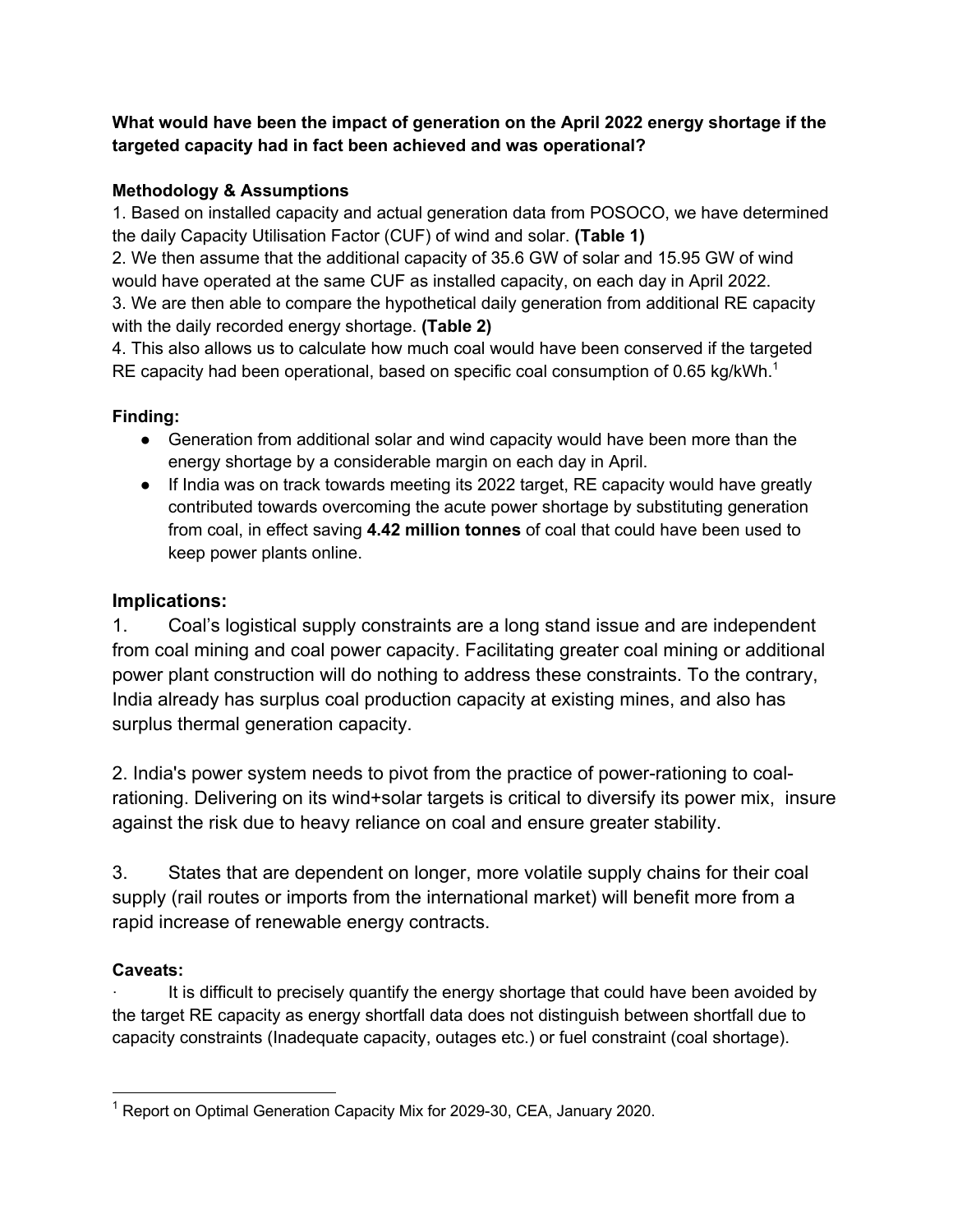However, reporting indicates that the April power crisis was not due to inadequate capacity or unplanned outages but due primarily to fuel (coal) supply constraints.

In the absence of proper evacuation/transmission/storage, it is likely that some RE generation would be curtailed. RE generation, available mostly during the day, would not have covered for generation constraints during evening peak hours. However, as the primary reason for the energy shortfall was unavailability of coal, RE generation would have allowed coal plant operators to conserve scarce supplies during the day-time and ramp up generation for the evening peak when availability of RE is lower.

In the absence of a larger power market, substitution from RE generation would have mainly benefited DISCOMS that have signed RE PPAs, as these discoms and their allied state generators would have been able to ration their coal supplies. States with higher contracted RE capacity would be better able to ration coal generation. A larger wholesale power market would lead to more dispersed RE absorption and allow for better rationalisation of coal supplies.

| Table 1: Actual solar PV and wind generation & recorded power shortage for April 2022 |                          |                         |                  |                 |                                            |  |  |  |
|---------------------------------------------------------------------------------------|--------------------------|-------------------------|------------------|-----------------|--------------------------------------------|--|--|--|
| <b>Daily Gen</b><br>(MU)                                                              | <b>Solar Gen</b><br>(MU) | <b>Wind Gen</b><br>(MU) | <b>Solar CUF</b> | <b>Wind CUF</b> | <b>Recorded</b><br><b>Shortage</b><br>(MU) |  |  |  |
| 01-Apr                                                                                | 263                      | 119                     | 20%              | 12%             | 10                                         |  |  |  |
| 02-Apr                                                                                | 261                      | 111                     | 20%              | 11%             | 14                                         |  |  |  |
| 03-Apr                                                                                | 263                      | 91                      | 20%              | 9%              | 17                                         |  |  |  |
| 04-Apr                                                                                | 266                      | 84                      | 21%              | 9%              | 20                                         |  |  |  |
| 05-Apr                                                                                | 260                      | 84                      | 20%              | 9%              | 43                                         |  |  |  |
| 06-Apr                                                                                | 264                      | 99                      | 20%              | 10%             | 75                                         |  |  |  |
| 07-Apr                                                                                | 266                      | 105                     | 21%              | 11%             | 81                                         |  |  |  |
| 08-Apr                                                                                | 260                      | 142                     | 20%              | 15%             | 61                                         |  |  |  |
| 09-Apr                                                                                | 255                      | 136                     | 20%              | 14%             | 63                                         |  |  |  |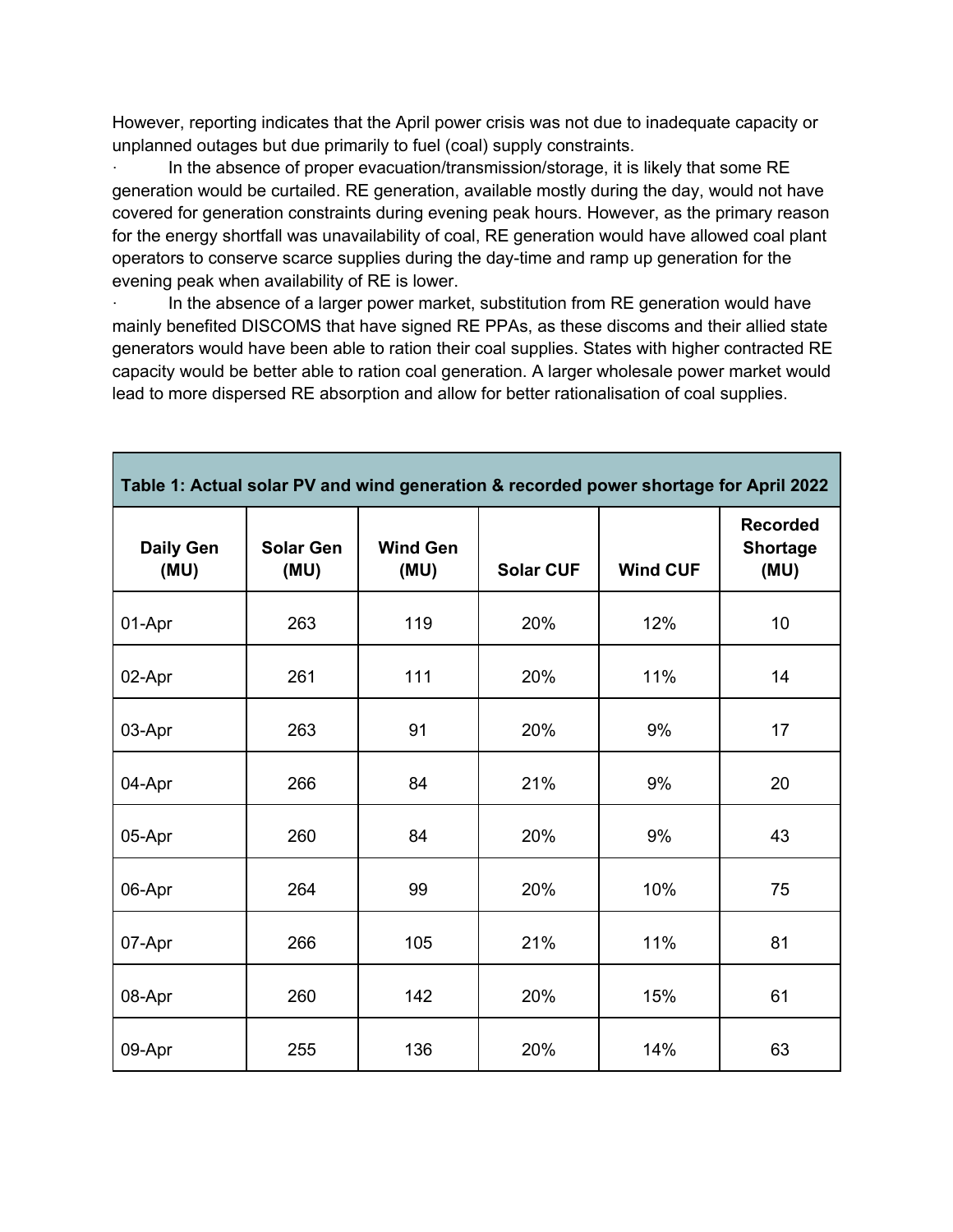| 10-Apr | 247 | 129 | 19% | 13% | 63  |
|--------|-----|-----|-----|-----|-----|
| 11-Apr | 253 | 141 | 20% | 15% | 59  |
| 12-Apr | 259 | 167 | 20% | 17% | 106 |
| 13-Apr | 253 | 134 | 20% | 14% | 115 |
| 14-Apr | 246 | 127 | 19% | 13% | 75  |
| 15-Apr | 253 | 171 | 20% | 18% | 43  |
| 16-Apr | 256 | 181 | 20% | 19% | 41  |
| 17-Apr | 259 | 209 | 20% | 22% | 31  |
| 18-Apr | 266 | 179 | 21% | 18% | 55  |
| 19-Apr | 261 | 158 | 20% | 16% | 88  |
| 20-Apr | 252 | 135 | 19% | 14% | 105 |
| 21-Apr | 248 | 139 | 19% | 14% | 70  |
| 22-Apr | 261 | 109 | 20% | 11% | 93  |
| 23-Apr | 251 | 99  | 19% | 10% | 96  |
| 24-Apr | 264 | 140 | 20% | 14% | 56  |
| 25-Apr | 264 | 153 | 20% | 16% | 82  |
| 26-Apr | 274 | 129 | 21% | 13% | 120 |
| 27-Apr | 275 | 116 | 21% | 12% | 199 |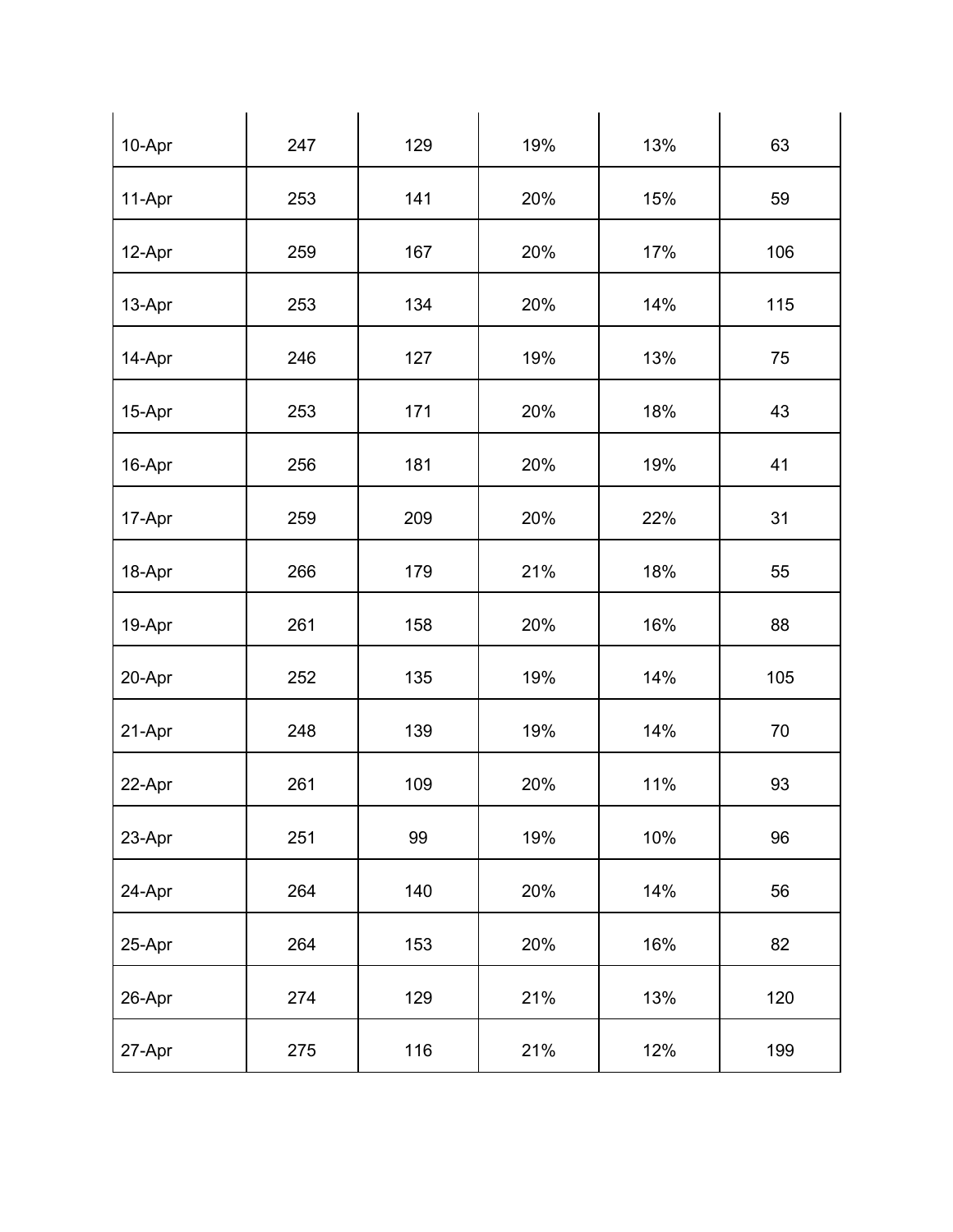| 28-Apr | 274 | 169 | 21% | 17% | 192 |
|--------|-----|-----|-----|-----|-----|
| 29-Apr | 281 | 189 | 22% | 20% | 214 |
| 30-Apr | 274 | 268 | 21% | 28% | 128 |

Source: POSOCO, CRH calculations

**Table 2** below shows the additional generation from solar and wind that would have accrued from the "deficit" of 35.6 GW and 15.95 GW solar and wind respectively, assuming the same CUF as installed capacity on respective days. If India was on track to achieve the 175 GW target, this would have been the additional generation.

**Table 2: Additional generation if India was on track to meet 2022 target of 175 GW RE.**  *All Units in MU.*

| <b>Daily Gen</b> | <b>Solar</b><br>generation if<br>target<br>capacity met | Wind<br>generation if<br>target<br>capacity met | Solar +Wind<br>generation if<br>target<br>capacity met | <b>Recorded</b><br><b>Shortage</b> | <b>Generation</b><br><b>Surplus</b><br>from<br>hypothetical<br>solar+wind<br>generation |
|------------------|---------------------------------------------------------|-------------------------------------------------|--------------------------------------------------------|------------------------------------|-----------------------------------------------------------------------------------------|
| 01-Apr           | 174                                                     | 47                                              | 221                                                    | 10                                 | 211                                                                                     |
| 02-Apr           | 172                                                     | 44                                              | 216                                                    | 14                                 | 202                                                                                     |
| 03-Apr           | 174                                                     | 36                                              | 210                                                    | 17                                 | 192                                                                                     |
| 04-Apr           | 176                                                     | 33                                              | 209                                                    | 20                                 | 189                                                                                     |
| 05-Apr           | 172                                                     | 33                                              | 205                                                    | 43                                 | 162                                                                                     |
| 06-Apr           | 174                                                     | 39                                              | 213                                                    | 75                                 | 138                                                                                     |
| 07-Apr           | 176                                                     | 42                                              | 217                                                    | 81                                 | 136                                                                                     |
| 08-Apr           | 172                                                     | 56                                              | 228                                                    | 61                                 | 167                                                                                     |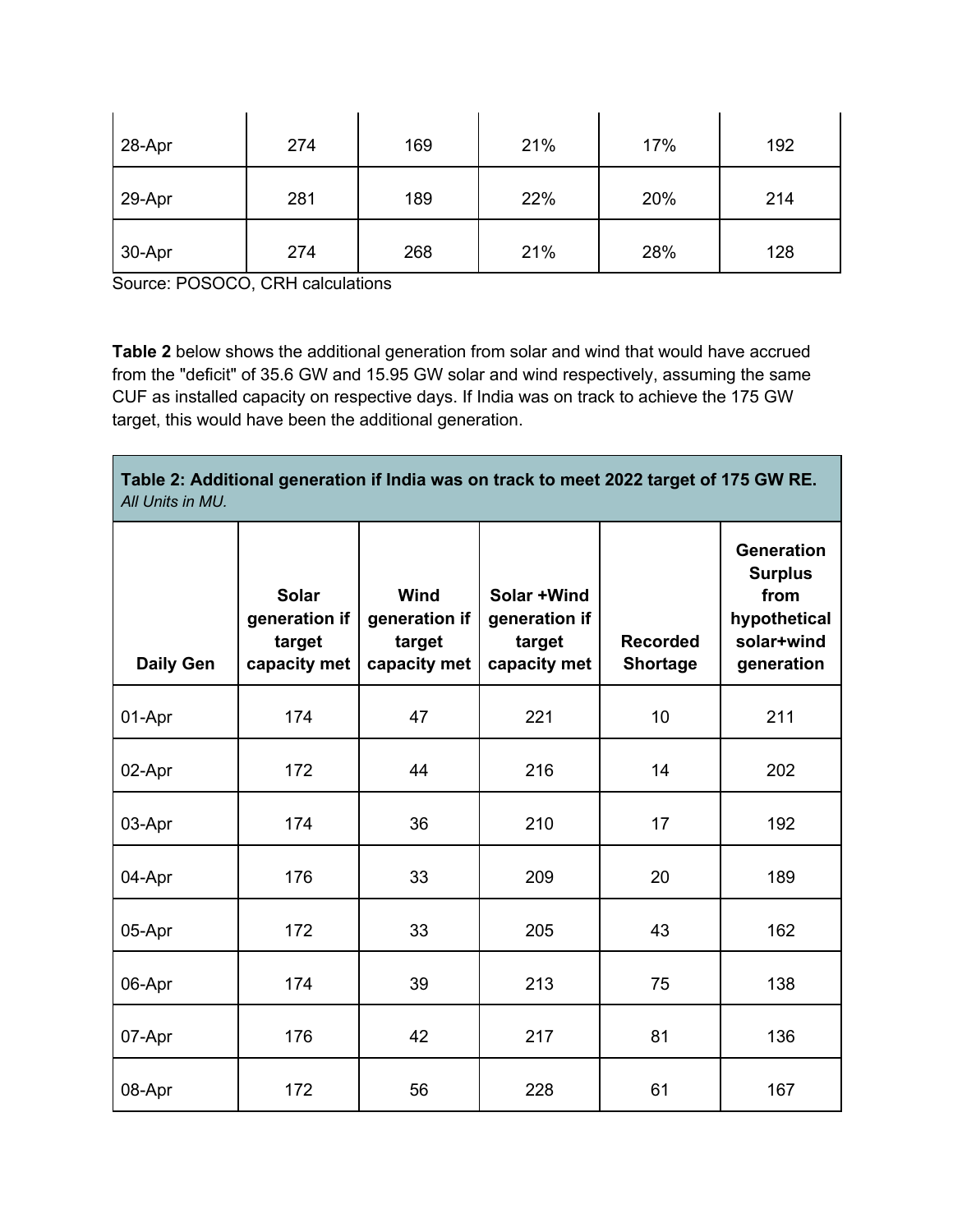| 09-Apr   | 168 | 54     | 222 | 63     | 159 |
|----------|-----|--------|-----|--------|-----|
| 10-Apr   | 163 | 51     | 214 | 63     | 151 |
| 11-Apr   | 167 | 56     | 223 | 59     | 164 |
| 12-Apr   | 171 | 66     | 237 | 106    | 131 |
| 13-Apr   | 167 | 53     | 220 | 115    | 105 |
| 14-Apr   | 162 | 50     | 213 | 75     | 138 |
| 15-Apr   | 167 | 68     | 235 | 43     | 191 |
| 16-Apr   | 169 | $72\,$ | 241 | 41     | 200 |
| 17-Apr   | 171 | 83     | 254 | 31     | 222 |
| 18-Apr   | 176 | 71     | 246 | 55     | 191 |
| 19-Apr   | 172 | 62     | 235 | 88     | 147 |
| 20-Apr   | 166 | 53     | 220 | 105    | 114 |
| $21-Apr$ | 164 | 55     | 219 | $70\,$ | 149 |
| 22-Apr   | 172 | 43     | 215 | 93     | 122 |
| 23-Apr   | 166 | 39     | 205 | $96\,$ | 109 |
| 24-Apr   | 174 | 55     | 230 | 56     | 174 |
| 25-Apr   | 174 | 60     | 235 | 82     | 153 |
| 26-Apr   | 181 | 51     | 232 | 120    | 112 |
|          |     |        |     |        |     |